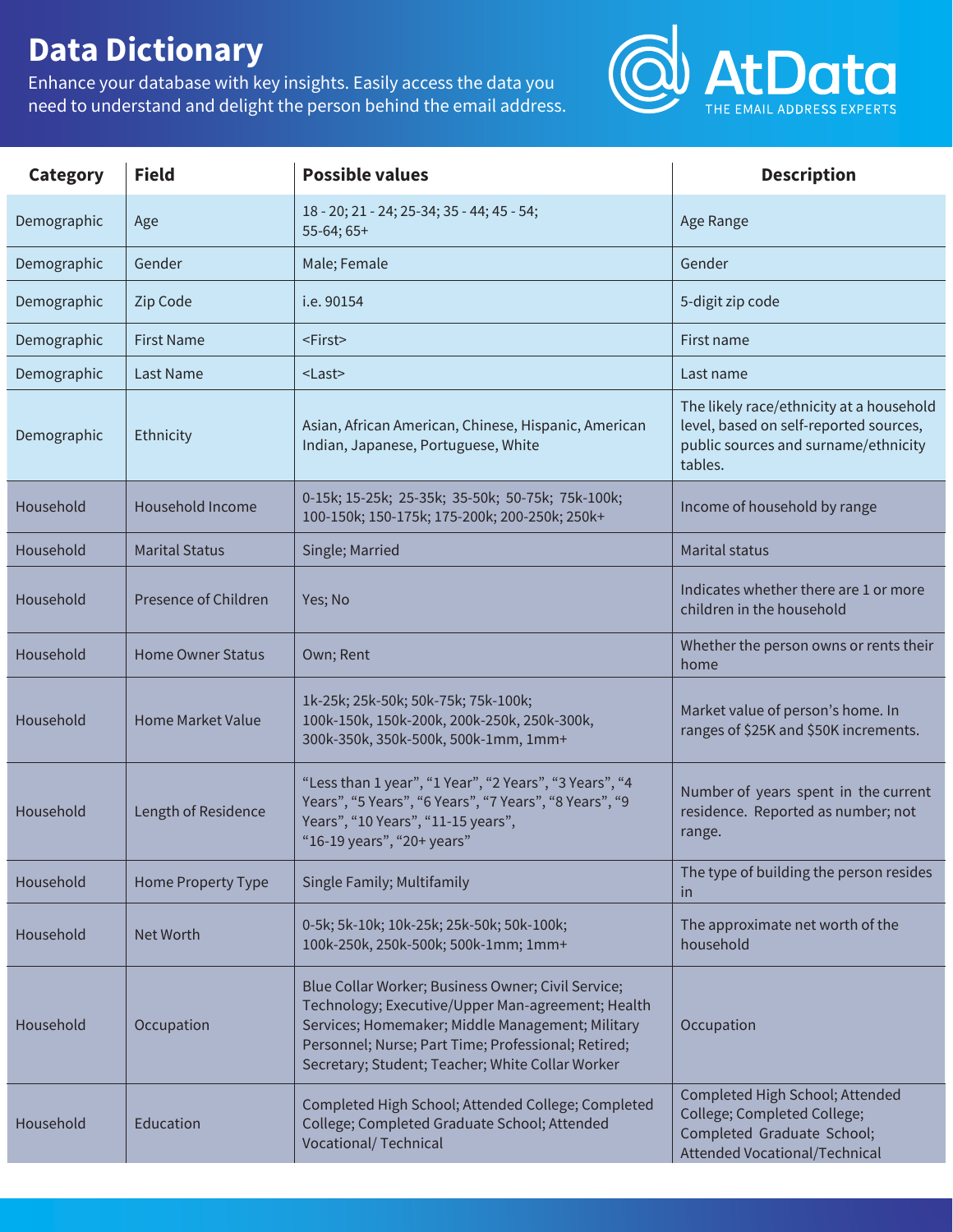| <b>Category</b>                         | <b>Field</b>                     | <b>Possible Values</b>                                                        | <b>Description</b>                                                                                                                              |
|-----------------------------------------|----------------------------------|-------------------------------------------------------------------------------|-------------------------------------------------------------------------------------------------------------------------------------------------|
| Household                               | Life Stage Segment               | Please reach out to sales@towerdata.com for a full list<br>of possible values | 70 life-stage based household-level<br>consumer segments contextualized by<br>various consumer demographic and<br>behavioral segments.          |
| Household                               | Life Stage Group                 | Please reach out to sales@towerdata.com for a full list<br>of possible values | 21 higher level aggregate life stage<br>groups with similar characteristics to<br>life stage segment based on behavior<br>and demographic data. |
| Household                               | <b>Financial Segment</b>         | Please reach out to sales@towerdata.com for a full list<br>of possible values | 54 segments describing likely financial<br>behavior                                                                                             |
| Household                               | <b>Financial Group</b>           | Please reach out to sales@towerdata.com for a full list<br>of possible values | 13 higher level aggregate financial<br>groups that roll up financial segments<br>with similar characteristics                                   |
| <b>Email Activity</b><br><b>Metrics</b> | Date First Seen                  | 2015-03-28                                                                    | The date that TowerData first<br>encountered the email address.                                                                                 |
| <b>Email Activity</b><br><b>Metrics</b> | Longevity                        | $0$ to $3$                                                                    | A score describing when TowerData<br>first encountered the email address.                                                                       |
| <b>Email Activity</b><br><b>Metrics</b> | Velocity                         | 0 to 10                                                                       | A score reflecting the activity of the<br>email over the last 3 months as viewed<br>by TowerData.                                               |
| <b>Email Activity</b><br><b>Metrics</b> | Popularity                       | 0 to 10                                                                       | A score reflecting the popularity of the<br>email as viewed by TowerData in the<br>past 12 months.                                              |
| <b>Email Activity</b><br><b>Metrics</b> | Month Last Open                  | 2021-05                                                                       | The month that TowerData last<br>detected an open by the email address.                                                                         |
| Interest                                | Arts & Crafts                    | True; (blank)                                                                 | <b>Purchases Arts &amp; Crafts Products</b>                                                                                                     |
| Interest                                | <b>Books</b>                     | True; (blank)                                                                 | Purchases books; Interest in reading<br>books                                                                                                   |
| Interest                                | <b>Business</b>                  | True; (blank)                                                                 | Interest in business                                                                                                                            |
| Interest                                | Healthy                          | True; (blank)                                                                 | Interest in healthy lifestyle; purchases<br>healthy lifestyle products                                                                          |
| Interest                                | <b>News &amp; Current Events</b> | True; (blank)                                                                 | Purchases subscriptions for news &<br>current events.                                                                                           |
| Interest                                | <b>Movies</b>                    | True; (blank)                                                                 | Interest in movies                                                                                                                              |
| Interest                                | Music                            | True; (blank)                                                                 | Interest in music                                                                                                                               |